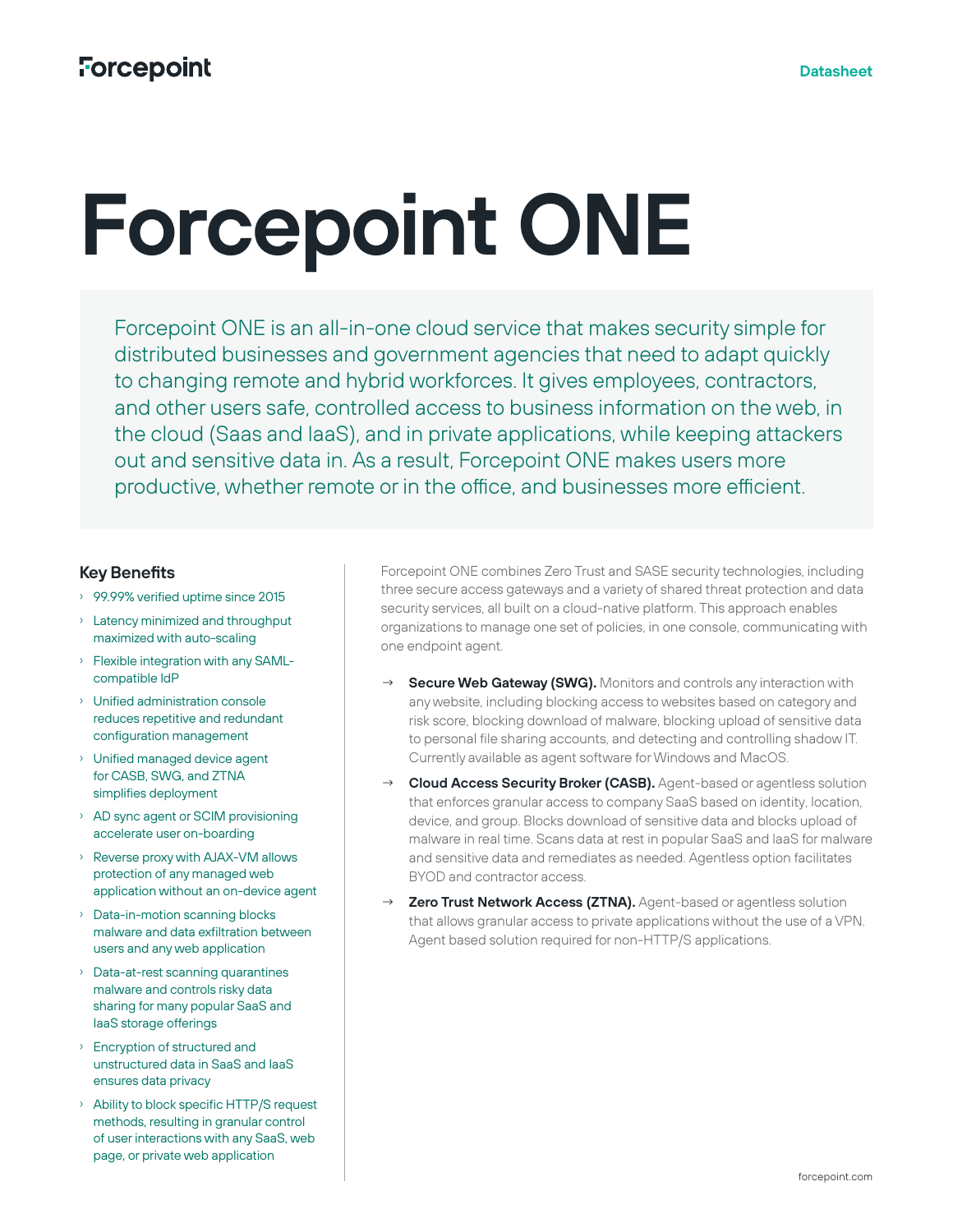

#### **Common features for all three gateways include:**

- Contextual access control. Access to web, cloud, or private applications is controlled based on user location, device type, device posture, user behavior, and user group.
- → **Data loss prevention (DLP).** Files and text are scanned upon upload and download for sensitive data and blocked, tracked, encrypted, or redacted as appropriate.
- Malware scanning. Files are scanned upon upload and download for malware and blocked when detected.
- → **Unified management console** for configuration, monitoring, and reporting.
- → **Unified on-device agent** for Windows and macOS.
- → **99.99% service uptime.**

#### **Forcepoint ONE also includes these add-on capabilities:**

- → **Cloud Security Posture Management (CSPM).**  Scans AWS, Azure, and GCP tenant settings for risky configurations and provides manual and automated remediation.
- SaaS Security Posture Management (SSPM). Scans Salesforce, ServiceNow, and Office 365 tenant settings for risky configurations and provides manual and automated remediation.
- → **Remote Browser Isolation (RBI) with integrated Content Disarm Reconstruction (CDR).** With the appropriate SWG content policy, a user is protected from web-borne malware on their local device by running a browser in a cloud-hosted VM. With CDR, document and image downloads can be stripped of embedded malware and reconstructed before being opened by a user. This includes removal of malware embedded in an image file using steganography.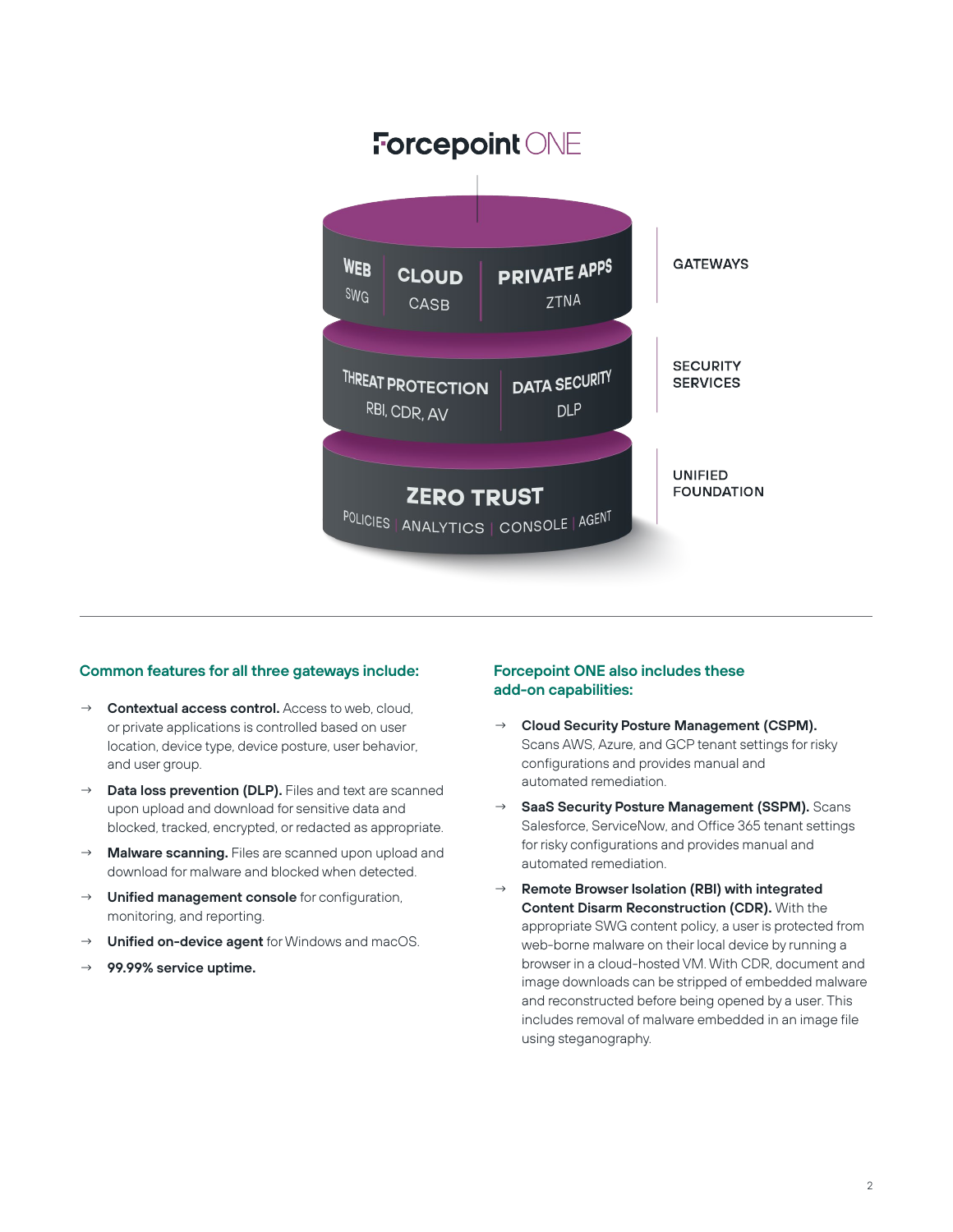## **Forcepoint ONE Features and Benefits**

| <b>SCOPE</b>                                  | <b>FEATURE</b>                                                                                                                                                                                                                                                                                                                                                                                        | <b>BENEFIT</b>                                                                                                                                                                                                                                                                                                      |
|-----------------------------------------------|-------------------------------------------------------------------------------------------------------------------------------------------------------------------------------------------------------------------------------------------------------------------------------------------------------------------------------------------------------------------------------------------------------|---------------------------------------------------------------------------------------------------------------------------------------------------------------------------------------------------------------------------------------------------------------------------------------------------------------------|
| Platform-wide                                 | Auto-scaling, distributed architecture on AWS with over 300<br>POPs worldwide.                                                                                                                                                                                                                                                                                                                        | 99.99% uptime.<br>$\rightarrow$<br>Minimal latency: often even faster than direct<br>$\rightarrow$<br>application access.<br>Faster scanning of data at rest: hours vs days to<br>$\rightarrow$<br>scan an entire application tenant's content.                                                                     |
|                                               | Integration with any SAML compatible IdP. SAML relay or ACS<br>proxy mode. Optional built-in IdP using Microsoft ADFS.                                                                                                                                                                                                                                                                                | Flexible deployment.<br>$\rightarrow$<br>Denial of service protection when using SAML<br>$\rightarrow$<br>relay mode.                                                                                                                                                                                               |
|                                               | Active Directory Sync Agent. Synchronizes your current AD<br>users and groups with Forcepoint ONE users and groups.                                                                                                                                                                                                                                                                                   | Leverage your existing Microsoft AD instance to<br>$\rightarrow$<br>quickly onboard users and manage the groups<br>they are in.                                                                                                                                                                                     |
|                                               | SCIM Integration. Synchronizes your current Azure AD<br>users and groups with Forcepoint ONE users and groups.                                                                                                                                                                                                                                                                                        | Leverage your existing Azure AD tenant to<br>$\rightarrow$<br>quickly onboard users and manage the groups<br>they are in.                                                                                                                                                                                           |
|                                               | Contextual access control. Grants user access to Forcepoint<br>ONE based on user group, device type, location, or time of day.<br>Optional escalation to Multi-factor Authentication based on<br>"impossible travel," unauthorized location, or unknown device.<br>Additional layer of access control for individual websites or<br>applications based on user group, device type, or location.       | $\rightarrow$<br>Detecting and blocking suspicious login<br>attempts reduces risks associated with<br>stolen passwords.<br>Granular access control allows segmentation of<br>$\rightarrow$<br>users based on risk and need to access.                                                                               |
|                                               | Single unified agent for on-device SWG, CASB forward proxy,<br>and ZTNA for non-web applications.                                                                                                                                                                                                                                                                                                     | Simplified agent deployment including<br>$\rightarrow$<br>deployment through selected MDM systems.<br>Low CPU and memory.<br>$\rightarrow$<br>Auto rotated, self-generated certificates ensure<br>$\rightarrow$<br>security and reduce IT overhead.                                                                 |
|                                               | Single administrator console for managing all system<br>capabilities across all applications, users, and devices.                                                                                                                                                                                                                                                                                     | Single unified console reduces complexity<br>$\rightarrow$<br>and time to value while increasing visibility<br>and control.                                                                                                                                                                                         |
| CASB, SWG, and<br>ZTNA for web-<br>based apps | DLP and malware scanning for data in motion. Scans file<br>attachments downloaded from or uploaded to any web-based<br>app or website for malware or sensitive data. Logs and takes<br>the appropriate remediation action such as block (sole<br>option for SWG), quarantine, encrypt, apply DRM, or apply<br>watermarking and file tracking.                                                         | Reduces risk of data leakage and spread of<br>$\rightarrow$<br>malware in transit between users and any web<br>application or website.                                                                                                                                                                              |
|                                               | Field Programmable SASE Logic. Monitors, logs, and optionally<br>blocks any HTTP/S request method based on any portion of<br>the request method.                                                                                                                                                                                                                                                      | More fine-grained control of app usage.<br>$\rightarrow$<br>Ability to block upload of sensitive data as<br>message posts.                                                                                                                                                                                          |
| CASB and ZTNA for<br>web-based apps           | Agentless reverse proxy with AJAX-VM. The reverse proxy<br>is software running in our core and edge POPs, while the<br>AJAX-VM is a Java Script abstraction layer running inside<br>the end user browser. Both work together to ensure that<br>Forcepoint ONE can manage traffic between any device and<br>any managed web application, without the need for agent<br>software running on the device. | Works with any web-based application<br>$\rightarrow$<br>including longtail and custom applications that<br>other reverse proxy solutions cannot support.<br>No agent installation necessary for BYOD<br>$\rightarrow$<br>or contractors.<br>$\rightarrow$<br>Works with any device supporting a<br>modern browser. |
|                                               |                                                                                                                                                                                                                                                                                                                                                                                                       |                                                                                                                                                                                                                                                                                                                     |